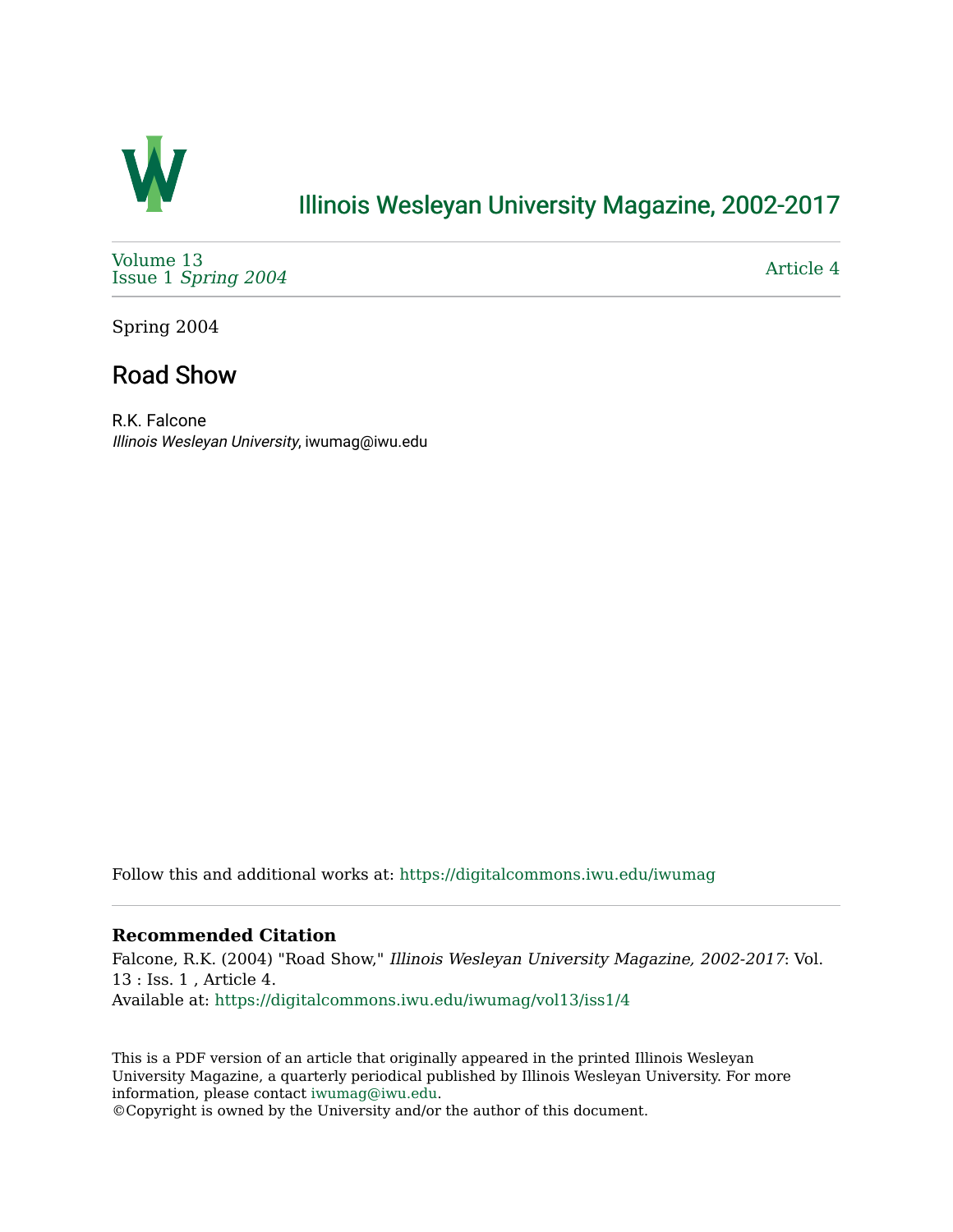

### **We take the bus with some of Titan basketball's biggest fans.**

## **By R.K. Falcone Photos by Marc Featherly**

On a foggy Saturday afternoon in January, a succession of cars ease into the Shirk Center parking lot. Passengers and drivers get out and walk toward a charter bus idling nearby. The bus doors hiss open, revealing a bustle of friendly banter as the people boarding find their seats. A petite, smiling woman is stationed at the top of the steps. Her white hair is accented by thick, green earrings that read "IWU."

"Hi, Ruth!" declares a passenger as he climbs aboard.



Ken Camp protests a hard-luck call against the Titans at Wheaton College. Being seated at the railing behind the net allows fans like Camp to exercise their right to free speech — and their vocal cords.

"Hi, John. Ready for another win?" Ruth Barnard and her husband Bill always sit at the front of the bus, ready to greet all who board. They have been responsible for organizing the bus trips that Titan fans take to away basketball games for the past eight years. With Bill at her side, Ruth maintains a bubbly personality as she presides over these road trips with gentle but firm authority: part general, part mother hen. "Expect anything on this bus, and you'll get it," she smilingly warns.

As any of the passengers aboard will tell you, the bus makes it easier for fans who may otherwise have difficulty making it to away games. "It's the old people bus," laughs Don Winn '59. "And Ruth is our leader. She may be a little, itty-bitty, old lady, but she keeps us in line."

It's a full bus today, ready to head to the home court of conference rival Wheaton College, near Chicago. Fifty-two people are slotted to ride, and Barnard checks to make sure everyone is on board. The bus will make an extra stop in Lexington, Ill., to pick up more passengers. At 3:30 p.m., bus No. 255 maneuvers gently out of the parking lot, heading north.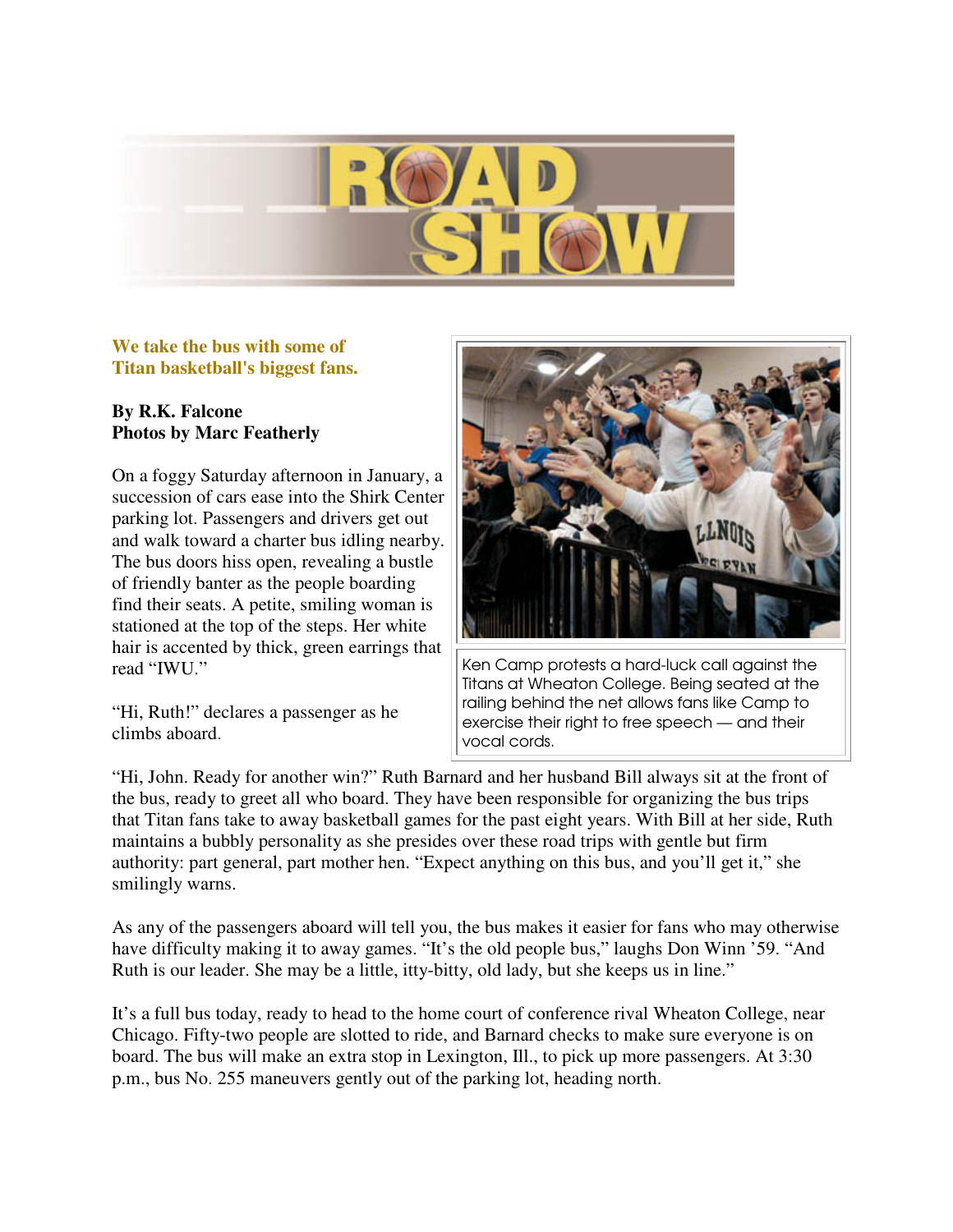The average age of those riding the fan bus may be toward the upper end of the senior discount range, but the conversations are lively:

*"Did you see the game against Augustana? I nearly had a heart attack."*

*"You say that every time."*

*"I brought the tape of that game. We can watch it on the trip up."*

*"Great, I can sweat all over again."*

*"Then please don't sit near me."*

Illinois Wesleyan fans are known for making a strong presence at away games. "The Titan fans will outnumber the fans of the team we are playing, even in Chicago," says Barnard, who worked in IWU's Financial Aid office for four years, and whose daughter Deborah Metheny earned a nursing degree from the University in 1971.

The fan support means a lot to Titan players and to their leader, Scott Trost, who took over the head coaching reins from Dennie Bridges '61 in 2001. "That's one thing that stands out, the fan support," says Trost. "We love it."

Bridges, who is now IWU's athletic director, recalls how older fans used to catch a ride on the team bus. "We really liked the support, and they never bothered the players." But as the number of fans grew, Bridges knew it was only a matter of time before they would run out of room for fans to ride with the team.

It was Barnard, then a regular rider on the team bus, who arrived at a solution. "I said to Dennie, 'You need to charter a bus.' He said to me, 'Great idea, Ruth. Go for it.' And I thought, 'Uhoh."

"I knew we had a lot of fans who would jump at the chance," says Bridges. "It's so great to have their support, but a lot of older fans would never attempt to get into a car and drive up to Chicago for a night game." That includes Bridges' own parents, Dudley and Maxine, who have long been regulars on the charter bus.

\* \* \*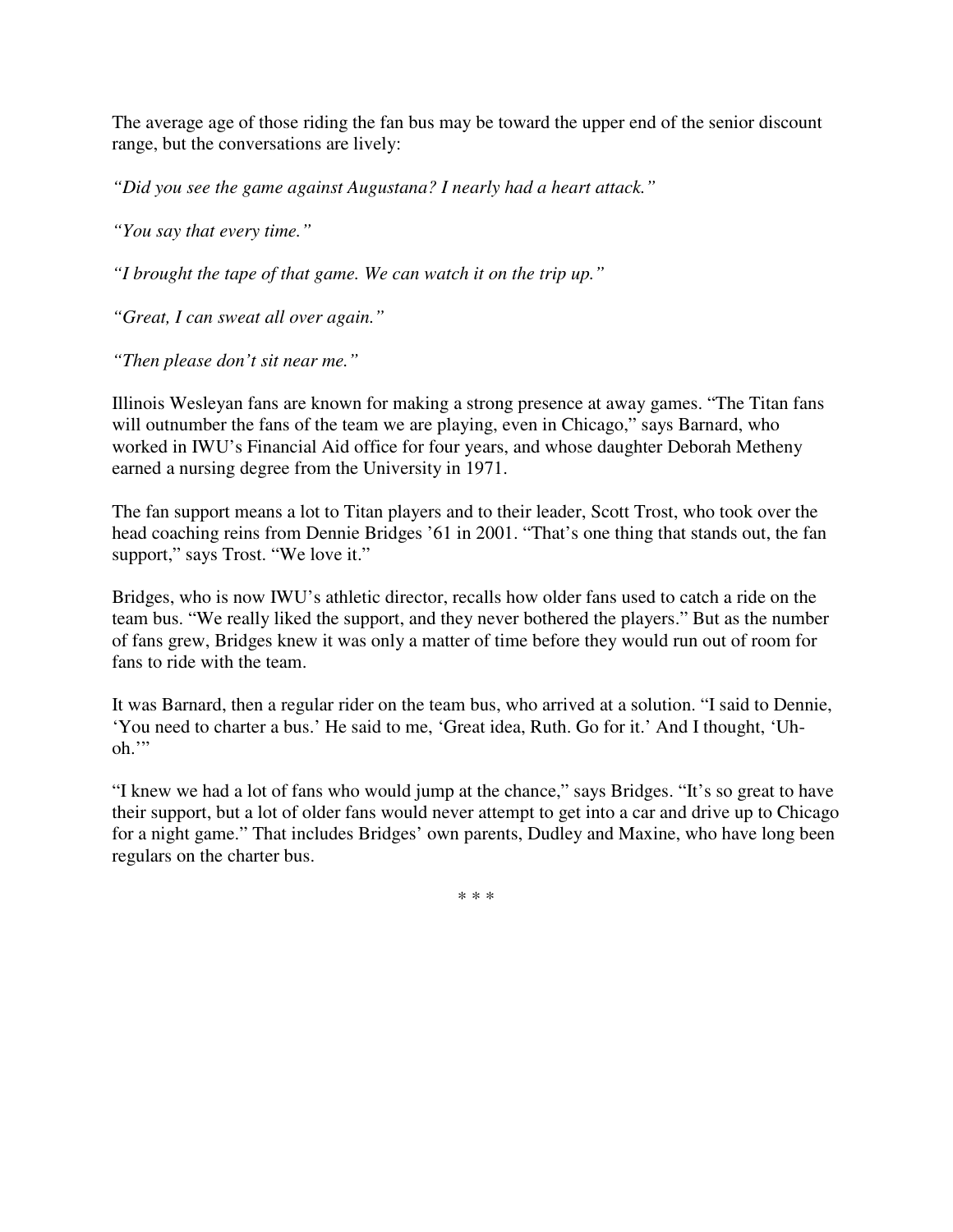

The passengers enjoy a moment of quiet contemplation as bus 255 rolls through the rural Illinois landscape

About an hour into the journey, the hazy daylight fades as the passing vista of fallow corn and soybean fields dims into blackness. Barnard decides it's a good time to begin watching the tape of last week's game, a thrilling home matchup against Augustana won by the Titans by a single point. The tape is slid into the bus VCR and the familiar image of the Shirk Center basketball court flickers onto the overhead screens. Barnard gives the order to pass out the treats — bags of miniature candy and individual popcorn bags courtesy of Rex Slagel, who operates the Shirk Center concession stand.

*"Rex makes the best popcorn in the world."*

*"I got a lollipop in my bag!"*

*"He does that sometimes."*

### *"Can't get popcorn this good anywhere."*

Bus chats often turn to favorite moments in IWU basketball history, away and at home. "In the old days, we didn't follow them to the games. It was the Depression, you know," says Helen McNichol Sheldon '40, who explains that she and husband Chet '43 attended Illinois Wesleyan in the "dark ages." Two of her three children graduated from IWU, and Titan sports have always been a family passion. One of the Sheldons' favorite memories was the 1970 game between the Titans and neighbor Illinois State University. It was the last time the two ever played each other, and Bridges led his team to a one-point victory. Helen recalls with a laugh how some IWU students brought a live chicken to the game "and declared it was a scared cardinal" — a satiric reference to ISU's Redbird mascot.

"Now if you're talking about this bus, you have to talk about nationals in Virginia," reminds Vince Beggs '52. The Titans took third place in Division III nationals in 1996 but many didn't expect the team to do as well the following year, having lost several key senior players. Of course, as every Titan fan knows, the team beat the odds, traveling to Roanoke, Va., to claim the national title in 1997. "A bunch of kids, and they won," says Beggs, fondly shaking his head. "I was glad for Dennie that he was there to get that."

"And I was there!" says Marlis Nichols, who started coming to the games with her husband Don around that time. "You should have seen it. The next night, fans from everywhere poured in. We rented this small banquet room. Those poor boys — that room was packed."

"It wasn't that small," corrects a voice from a nearby seat. Nancy Kerfoot turns around, her green IWU earrings swinging. "Nancy's originally from Roanoke," explains Sheldon. "She was our unofficial guide at nationals."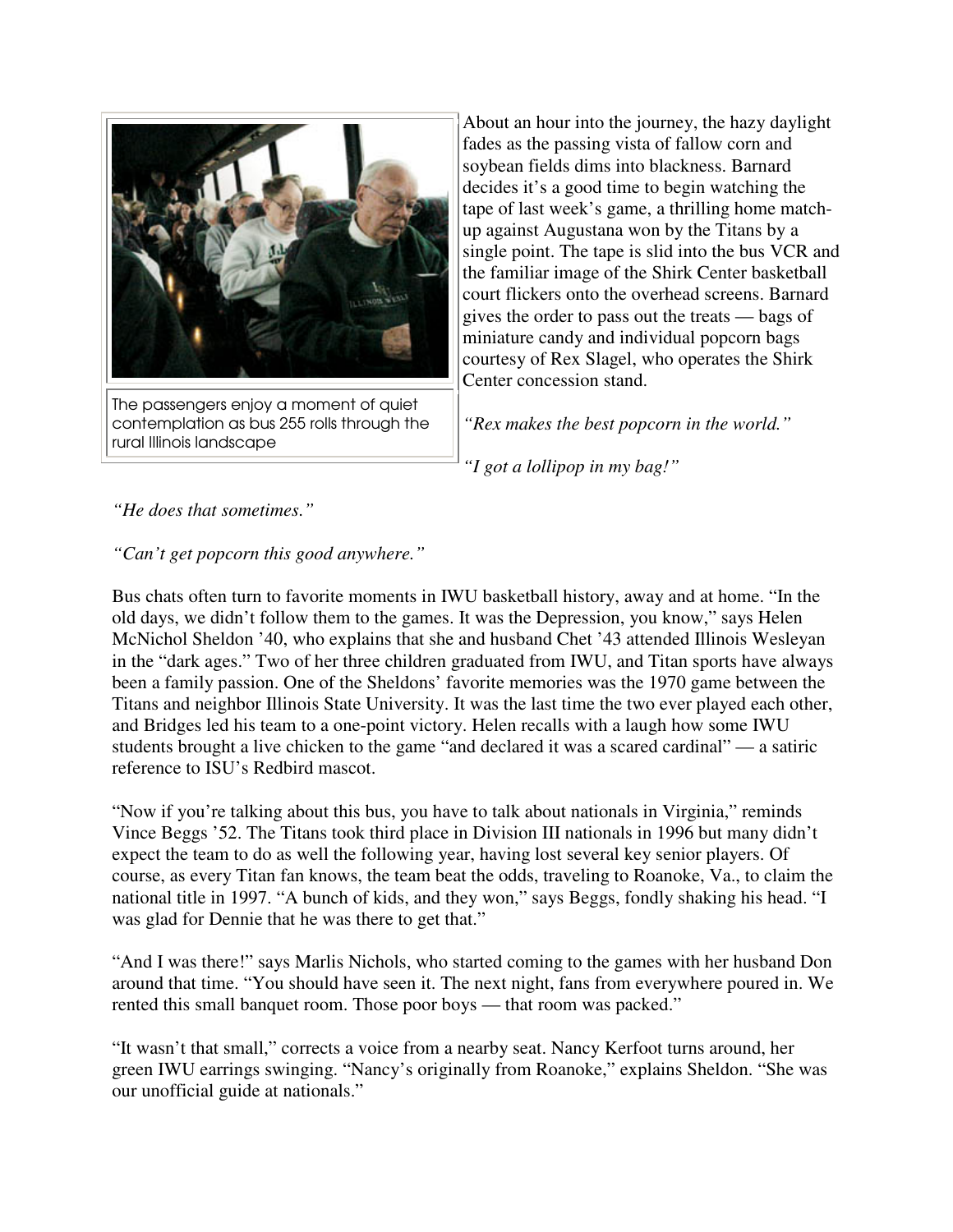Kerfoot moved to Bloomington from Virginia in 1963, when her husband was transferred with State Farm Insurance Companies. She decided to attend an IWU game on the advice of a friend. "I love all sports," she says. "I think my favorite program on TV is *The Best Damn Sports Show Ever*." Kerfoot is like many on the bus, who have no direct affiliation with Illinois Wesleyan as alumni or parents but who just enjoy sports, and Titan basketball happened to fit the bill. "We tried going to Illinois State games," comments Don Anderson, sitting with his wife Kay. "But the parking is so far away. This is just perfect. The driver drops you right off at the door." The Andersons have been riding the fan bus for seven years. "It's just more fun, too."

For others on the bus, college athletics comes in only one color: Titan green. So dedicated are John W. Yoder '49 and his wife Pat Hartman Yoder '53 that they reverse the typical senior "snowbird" lifestyle, living in California in the warmer months and moving back to Illinois in time for the opening game. "Yes, we get some curious looks," admits Pat. "Our friends ask us, 'You come to Illinois for the winter?' And I tell them we can't miss IWU basketball season." John nods. "Do not try to get her away from a game. She had two of our four children only after she came home from IWU basketball games."

"Honestly, it doesn't matter what IWU sport it is," says Walt Moore '52. "Basketball, football, soccer — we love it and we are there."

A voice interrupts, broadcasting over the bus intercom. "I forgot to have everyone say hi to Frank, our driver," Ruth Barnard tells the group. A chorus of "Hi, Frank," echoes through the bus. "And he's wearing his IWU basketball hat!" notes Barnard as the seats erupt with hoots and applause.

\* \* \*

Gradually, a calm settled over the bus, interspersed with the quiet scratches of pencils on crossword puzzles and the rustle of popcorn bags. "Hey Ruth," asked one passenger softly. "Where are we going to eat?" Barnard laughs and responds with her own question: "How many years have you been on this trip?" If the destination is far enough, the fan bus will stop for a bite, and if the bus is heading north, that means the Family Restaurant in Bolingbrook, where the group arrives at 5:30 p.m. The restaurant's staff is expecting them, and a hostess leads them to a constellation of empty tables. Under bright fluorescent lights, pads of butter are spread over warm rolls, and friendly conversations flow.



Dudley Bridges (above), father of former coach Dennie Bridges, shares a laugh with fellow diners during a pit stop in Bolingbrook.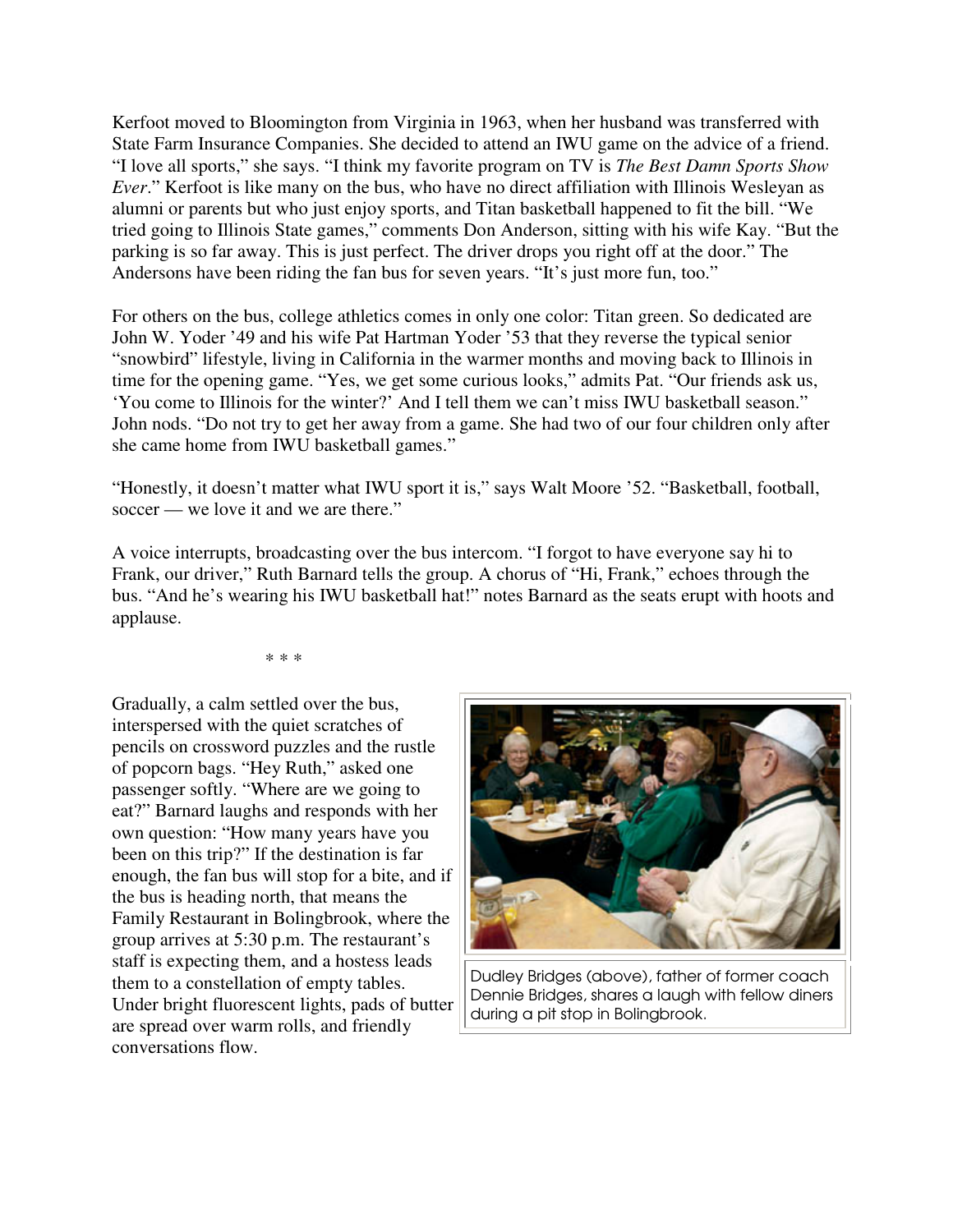"I've been to games from the East Coast to the West Coast, and IWU has one of the best facilities in the Shirk Center I've ever seen."

*"Now Wheaton has a new complex."*

*"Not as nice as Shirk."*

After dinner, fans re-board the bus and head back to their respective seats. There's no assigned seating, but certain personalities flock to different areas. For example, the clowning increases the further back you sit. All the way in the rear resides the "comedians' row." "Believe nothing they say," Barnard warns.

"My name is Bobaganoush," says one back-seater, by way of introduction, cracking up his buddies. When asked if he was an IWU alumnus, another deadpans, "It took me two terms to get out of the third grade — Eisenhower and Nixon."

Matt Adams chuckles with appreciation, but then goads the backseat comics into providing some more serious answers. He is respected among the entire group not just for his dedication to the team, but also for his consideration of other fans. "He always makes sure we have a ride home," says Winn of Adams. "He watches out for us."

Many of the away-bus fans carry distinctive roles, and even have mock-official titles to go with them. Mike Scholl is the "manager." Bob and Joan Moews are the "general managers." John A. Knox took the title of "tour director."

Ken Anderson '58, the unofficial captain, remarks, "I've been coming to Illinois Wesleyan games for 54 years. And I've finally graduated to the senior citizen bus."

"You've heard of backseat drivers? I'm a backseat coach," explains Ken Camp to a first-timer on the bus. He shouts up to Barnard, "They keep us back here to keep us in line, right Aunt Ruth?" She rolls her eyes in mock disdain and mutters, "No relation."

"You stick with us," Camp says with a conspiratorial wink. "We'll show you a thing or two about the game."

\* \* \*

At 7:15 p.m., bus 255 rolls up to the front of Wheaton College's King Arena. Though she barely passes five feet in height, Barnard is a formidable presence as she stands guard to divert traffic so passengers can safely cross the street.

"Ruth's group," as they are affectionately known by fellow fans, enters the gymnasium. The air is charged with anticipation. They find their way to their seats amid a vast horseshoe of green sweatshirts and hats that spill over the designated area for visitors, threatening to overpower the fans sporting Wheaton's orange and blue. Everyone seems to know one another and the vibe is as much family reunion as away game.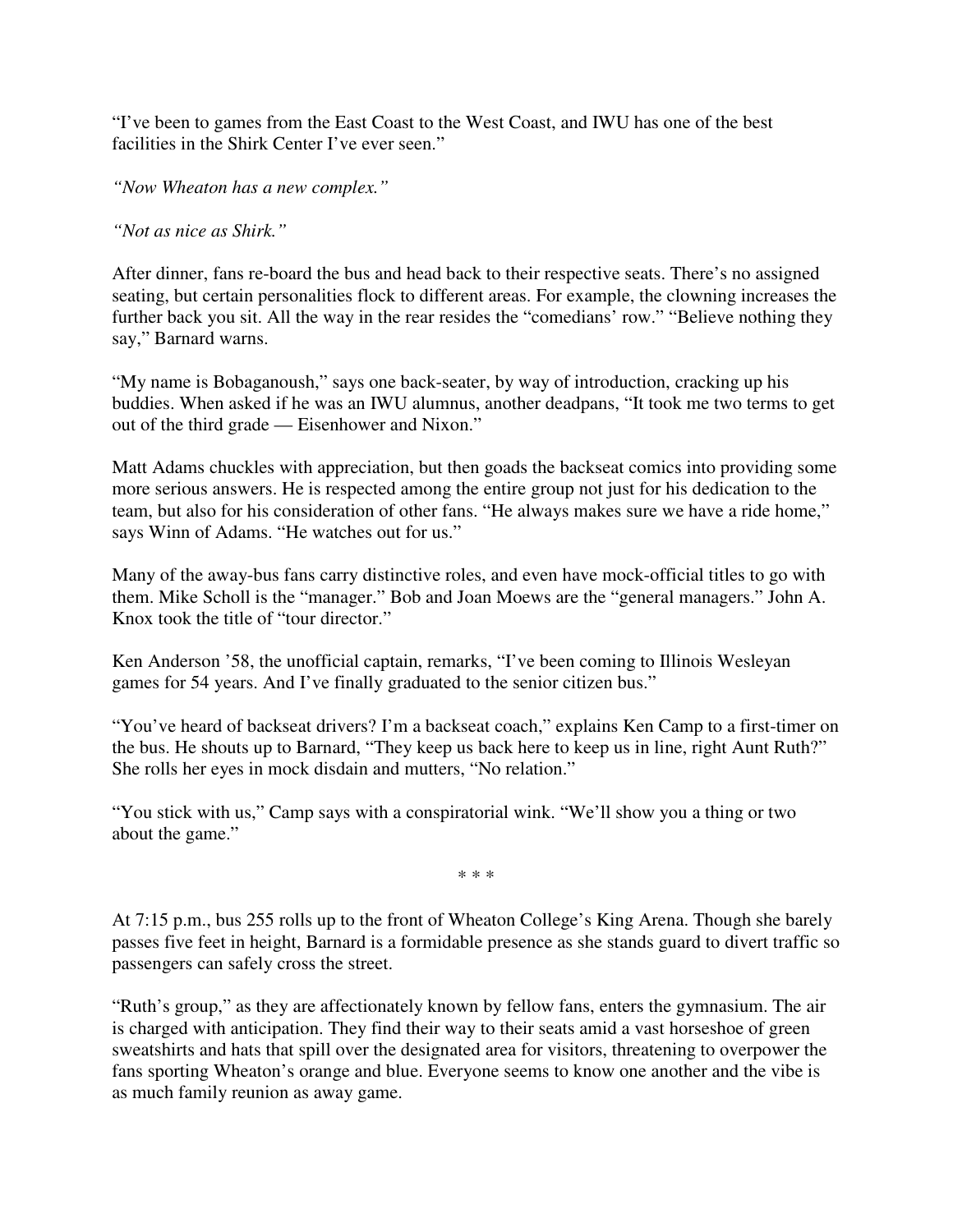For those who wish to applaud and cheer the game, the side seats will do nicely. But for those ready to really exercise their vocal cords, only the railing behind the net will suffice. The comedians make their way for this choice spot. "There is no cussing here," instructs Camp. "You can hit, punch, and kick, but no cussing."

Ken Anderson joins in the laughter, adding, "And it's the perfect distance for spitting at the referees," with a sly smile that lets you

know he's almost certainly kidding.

The mood gets serious as game time approaches. Stats and rankings are soberly compared as the Wheaton team takes the court. Then the Titans emerge and their fans erupt into a chorus of cheers that cause the Wheaton band to lower their instruments until the din subsides. "Welcome to the Shirk Center," Scholl says under his breath.

Players past and present are grateful for the consistency of fan support over the years. "It's unbelievable," summed up senior guard and team captain Jim Lehan prior to the game. Lehan, who is the lone senior among IWU's starters, added, "The fans have to be among the best in the country for a Division III school. It's tough to get up



A match-up with conference rival Wheaton College brings Winford McElroy '54 and his wife Marilyn (right) to the edge of their seats.

for the games. When the fans are there, it's easier to play with intensity."

"The bus even came for JV games when I was in school," fondly recalls Korey Coon '00, a fan favorite who was part of the '97 championship team and was chosen Academic All-American of the Year in 1999. "The bus quickly became a symbol for the crowds that would meet the team. We'd walk in wearing our coats and ties and receive a standing ovation a half hour before the game."

"There is an absolute loyalty of IWU fans," says Bridges, who speaks from experience both as a former player and coach. "They are undeterred."

Finally, the buzzer sounds and the ball flies into the air. At once, the railing fans jump to their feet. Old and young alike shout as a rivalry grows with the home team's fans at the opposite railing. Soon, chants of "Defense! Defense!" at each net drown the sound of the ball hitting the court.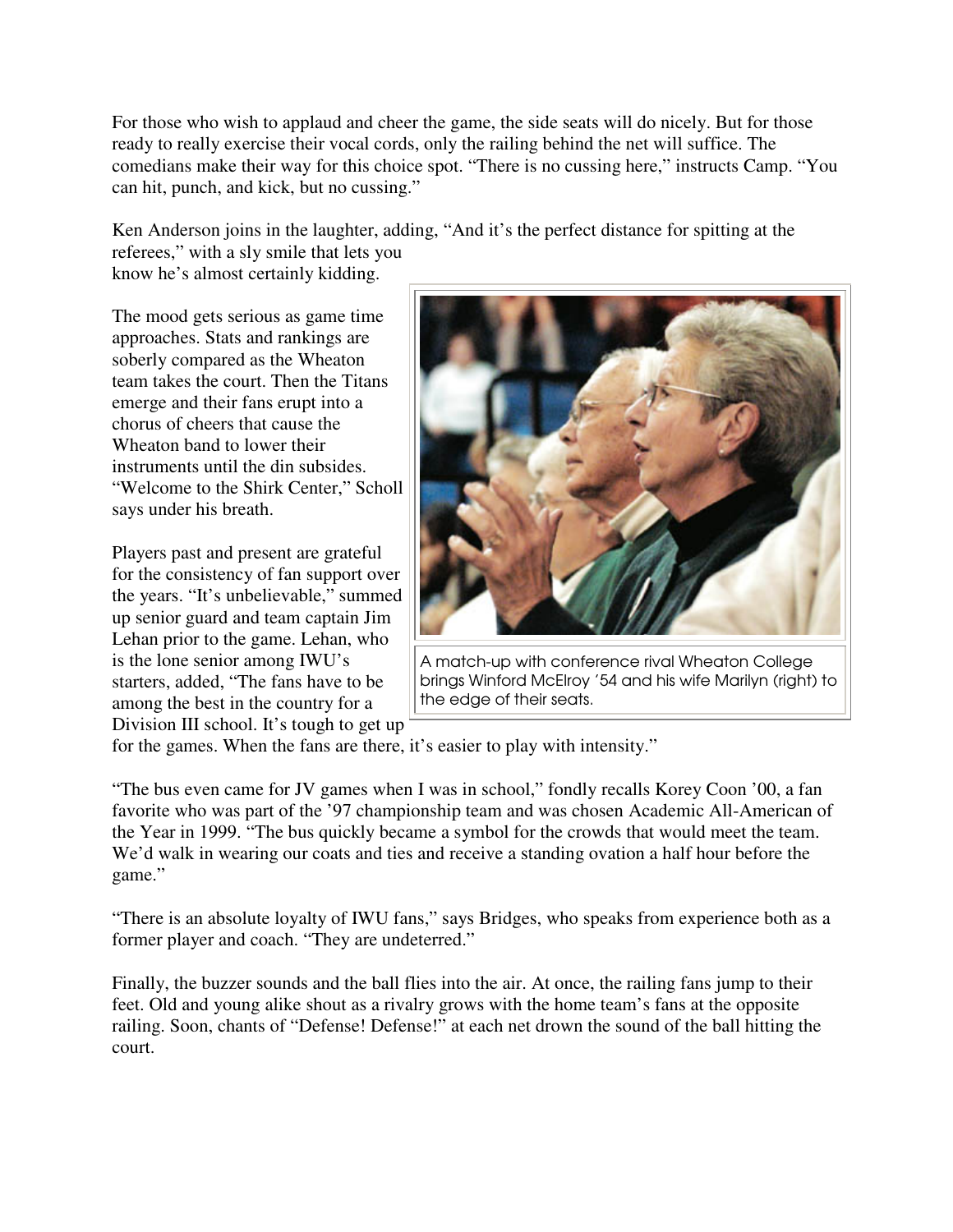Each exchange of possession becomes a small battle, and the Titan fans predict every shot with calls of "no good," or "it's hot" as players release the ball toward their respective goals. Anxiety builds as Wheaton pulls out to an early lead. "This will not be an easy game," says Scholl.

Wheaton closes the first half with an 11-2 surge. As the visitors fall behind, a few of their fans take out their frustration on the officiating, with one young supporter even making a colorful suggestion involving a referee's whistle. "I told you that you would learn something here," says Camp.

The Titans head into their locker room down 43-36. The fans turn to their rosters and praise stellar shots. "It used to be you had one or two teams that would dominate the conference," observes Ken Anderson. "Now it's tight all around."

In the second half, the fans yell for a rally, but Wheaton holds its momentum. The final score leaves the deflated Titans more than 30 points down. Yet as the fans began to drift from the complex, Bridges' observation about their unswerving loyalty rings true.

*"Did you see Jimmy tonight? He was on."*

*"Glad they got that out of their system. Now they're ready for North Park on Wednesday."*

*"Can't overlook North Park now."*

*"Not that they would have, anyway."*

As they board the bus for home, the driver sees the somber faces and asks gently, "Wheaton a tough team?"

Moore simply replies, "We'll play them again."

It's a quiet ride home, though a comedy video slipped into the VCR helps lighten the mood a bit. At 11:30 p.m., bus 255 pulls into the Shirk Center parking lot. Barnard picks up her microphone. "Be careful, everyone. It's awful dark out there." The fans pull on their coats and clear the leftover popcorn bags off their seats.

"Now," says Barnard, "you need to let me know by tomorrow if you're heading to North Park. We'll be heading off to face them!" The passengers roar their approval as they begin to depart, single file, down the steps. Adams looks on to make sure everyone gets safely to their cars. And the goodbye is repeated, "Good night, Ruth. See you Wednesday."

Win or lose, these traveling fans won't quit their team. They know from years of experience that, sooner or later, the green and white will come roaring back on the road, and the familiar sound of their boisterous cheers will once again raise their opponents' rafters.